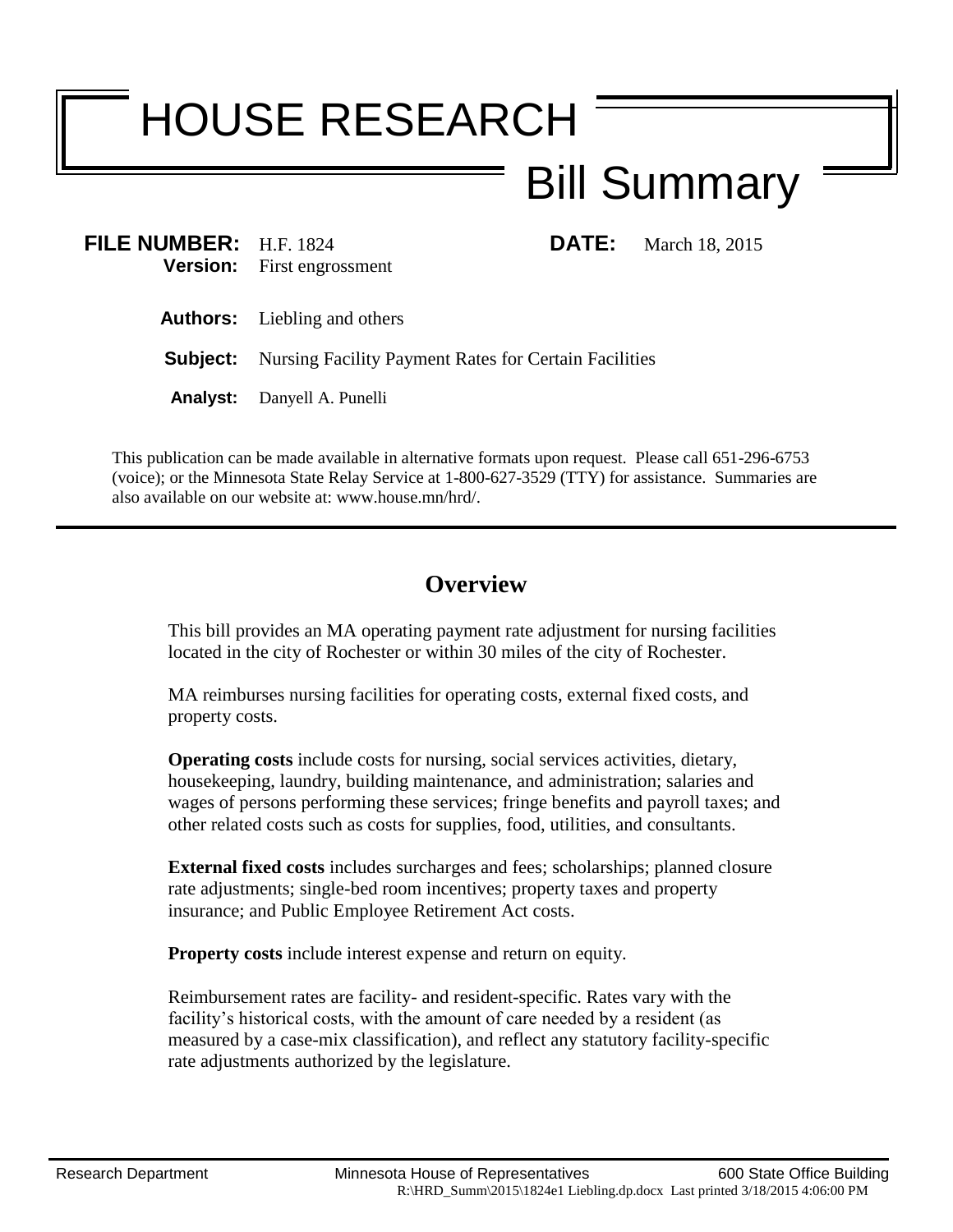#### **Section**

Nursing facilities are reimbursed by MA on a resident-per-day basis. The nursing home reimbursement levels are adjusted under the Resource Utilization Groups (RUG) case-mix system to reflect the varying care needs of residents.

All applicants to nursing facilities are assessed upon admission and at least every 90 days thereafter and assigned to a case-mix classification based on the level of their dependence in activities of daily living, the severity of their cognitive and/or behavior management needs, and the complexity of their nursing needs. Each case-mix classification is assigned a case-mix weight, with the lowest level of care receiving the lowest weight and the highest level of care receiving the highest weight. Reimbursement for care-related costs for each classification is proportional to the case-mix weight; per-diem reimbursement for nursing care is therefore lowest for the case-mix classification needing the lowest level of care and highest for the case-mix classification needing the highest level of care. Rates are the same for all nondirect care-related components across all RUGs within a facility's rate set.

Under the old cost-based system, there were reimbursement limits based on three geographic, county-based groups—metro, rural, and deep rural. These limits continue to affect reimbursement rates under the current system since the initial contracts with nursing facilities were based on their reimbursement rates under the cost-based system. Under the partially rebased system, facilities are classified into three newly defined peer groups by county, with a limit placed on the total care-related per diem determined for each peer group. These peer groups are similar to, but not identical to, the old geographic groups.

**1 Rate increase for facilities in Rochester and surrounding area.** Amends § 256B.434, by adding subd. 19c. Effective October 1, 2015, paragraph (a) increases the operating payment rates of nursing facilities located in the city of Rochester and the surrounding area to be equal, for a RUGS rate with a weight of 1.00, to the peer group one median rate for the same RUGS weight. Adds this increase to the rates before any other operating payment rate adjustments effective on October 1, 2015, are computed. Specifies the percentage of the operating payment rates that must be case-mix adjusted. Only applies this subdivision to an individual facility if it results in a rate increase for that facility.

> Paragraph (b) requires 100 percent of the money resulting from the rate adjustment under paragraph (a) to be used for increases in compensation-related costs for employees directly employed by the nursing facility on or after the effective date of the rate adjustment, with certain exceptions.

Paragraph (c) lists the items the commissioner must allow as compensation-related costs.

Paragraph (d) specifies the application process the commissioner and nursing facilities must follow.

Paragraph (e) requires the commissioner to ensure that cost increases in distribution plans included in approved applications comply with certain requirements.